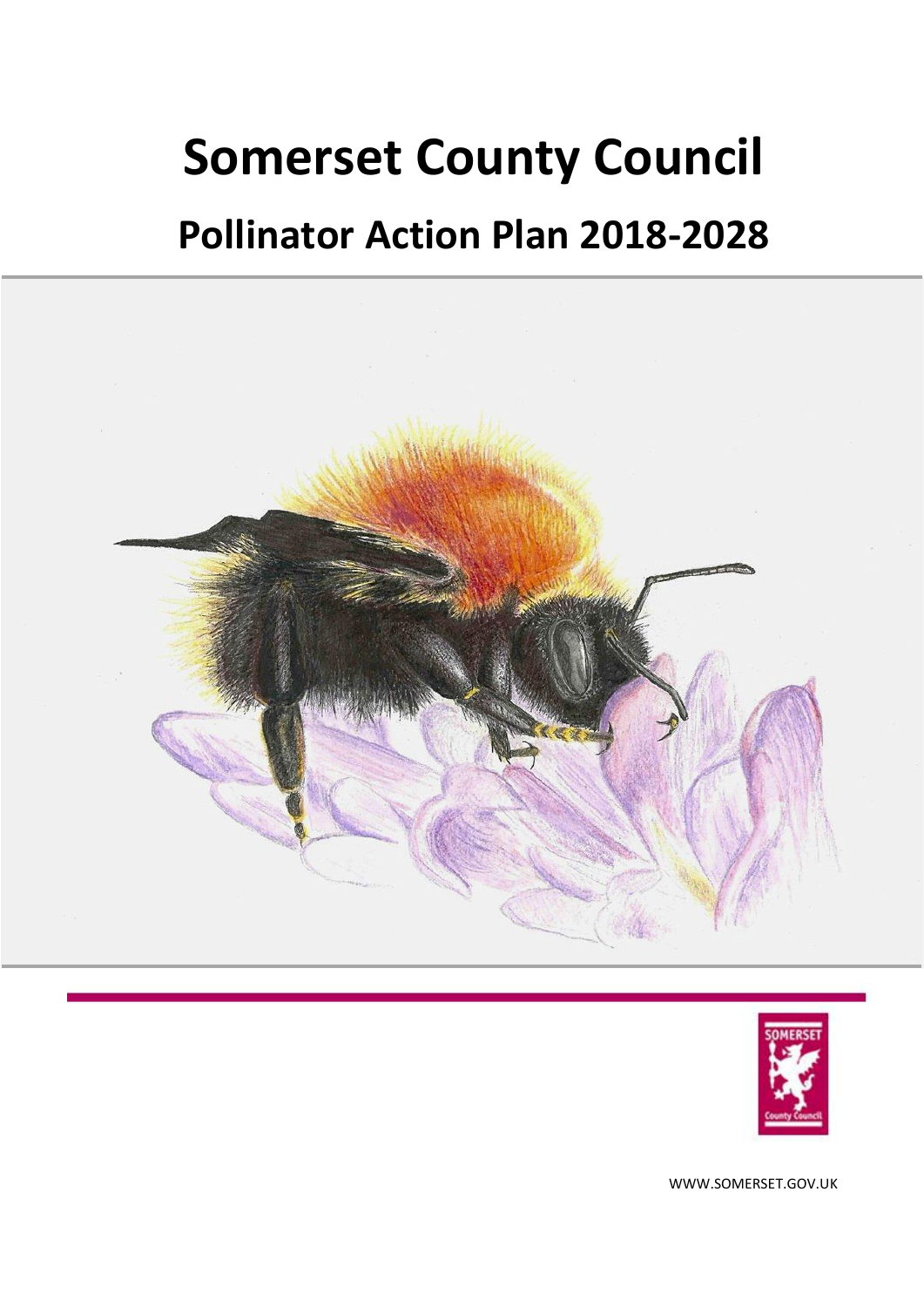## A Commitment from the Somerset County Council

Somerset County Council is committed to helping to conserve the UK's pollinators by ensuring the council will consider the needs of pollinators in the delivery of its duties and work.

Somerset County Council will seek to protect and increase the amount and quality of pollinator habitat and manage its greenspace to provide greater benefits for pollinators.

**Our Vision:** *Our local environment will be abundant in flowerrich habitats, helping support sustainable pollinator populations and making Somerset's urban and rural spaces attractive for people to live and work.*

#### **Aims**

- 1. Ensure the needs of pollinators are represented in local plans, policy and guidance.
- 2. Encourage Somerset District and Borough Councils, and Exmoor National Park Authority to adopt and follow the Somerset Pollinator Action Plan.
- 3. Protect, increase and enhance the amount of pollinator habitat in Somerset to prevent extinctions and improve the status of any locally threatened species.
- 4. Increase awareness of pollinators and their habitat needs across local residents, businesses and other landowners.
- 5. Increase the contribution to pollinator conservation of all land under the ownership of, or managed by the Council.
- 6. Improve our knowledge and understanding of pollinators in our local area.

## **The 4Cs describe our values**

Somerset County Council work together, establishing positive, respectful and empowering ways of working as strong teams. We act with integrity, communicating clearly, admitting our mistakes and striving to learn from them. When we think we need to speak out or challenge, we are prepared to do so in a constructive and positive way, but we remain objective.

Our values can be summarised in the 4 'C's:

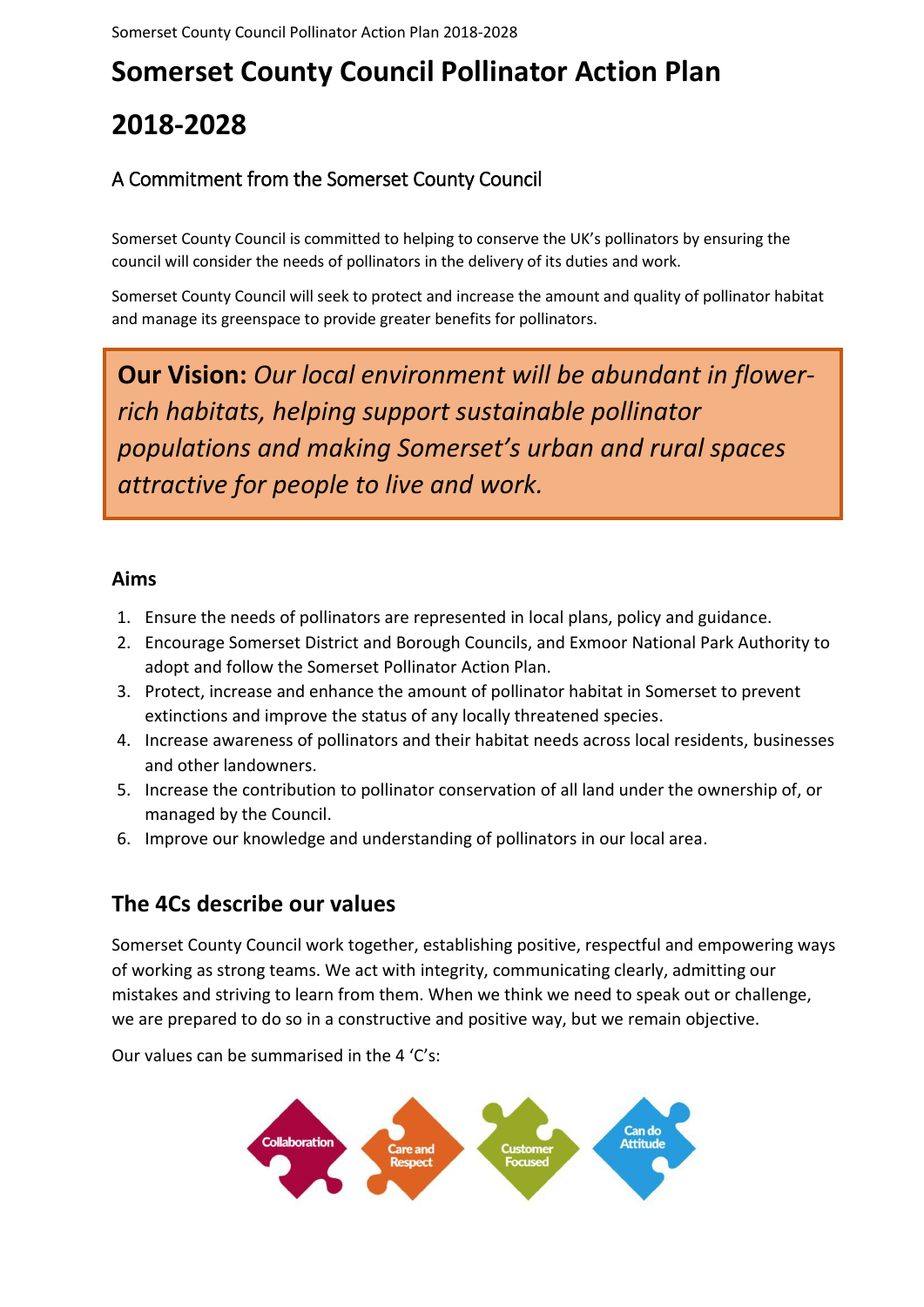## **Background to the Pollinator Action Plan**

## **The Importance of Pollinators**

Our native pollinators include bumblebees and other bees (250 species), butterflies and moths, flies, beetles and wasps. In all there are over 4000 species of insect in the UK that carry out pollination of our native wild plants and our food crops. Insect pollination is extremely important to the UK economy, with estimated values of £691 million annually. Without pollinators we would struggle to grow many of our vegetables, fruits and crops, including apples, pears, strawberries, beans, peas and oilseed rape.

## **Pollinators under threat**

Our pollinators are in trouble

- Half of our 27 bumblebee species are in decline.
- Three of these bumblebee species have already gone extinct.
- Two-thirds of our moths are in long term decline.
- Across Europe 38% of bee and hoverfly species are in decline.
- A study published in 2017 found a 75% decline over 27 years in total flying insect biomass in protected areas in Germany, which is thought to be representative throughout similar habitats and landscape across Europe (http://journals.plos.org/plosone/article?id=10.1371/journal.pone.018580 9)
- 71% of our butterflies are in decline.

## **The most significant factors leading to these declines in pollinator numbers include:**

- **1. Habitat loss** The most significant cause of decline is the loss and degradation of habitats which provide food, shelter and nesting sites for pollinators. The loss of wildflower-rich grasslands is one of the most important issues. Over 3 million hectares of these habitats have been lost in England alone since the 1930s, the loss being attributed to more intensive farming and urban/industrial development.<sup>1</sup>
- **2. Pests and diseases** Bacterial infections and parasitic mites can result in the death of any bees, but especially colonial species, including honey bee.
- **3. Pesticides** There is growing evidence that the use of pesticides is having harmful effects on pollinators including honeybees, wild bees and butterflies. Wider effects throughout ecosystems are also of concern and pesticides have been implicated in other declines such

**.** 

<sup>1</sup> https://www.sciencedirect.com/science/article/pii/0006320787901212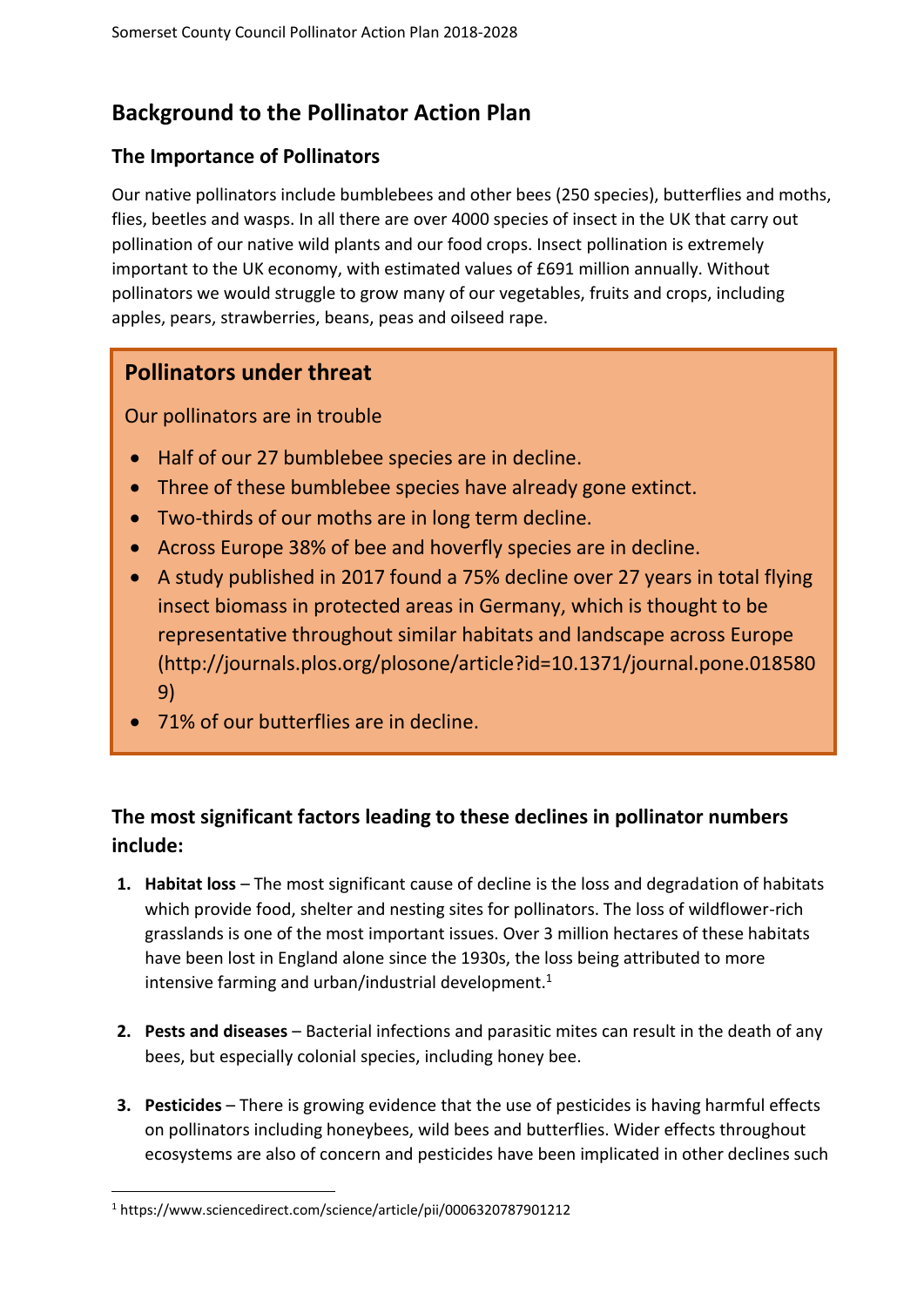as farmland birds and soil organisms. The use of neonicotinoids is of particular concern. These are systemic pesticides which can be applied as a seed dressing (the preferred delivery mechanism) or spray and have a high toxicity to insects.

The use of neonics as a preventative measure against insect infestation is, however, contrary to the long-established principles of integrated pest management where a variety of non-chemical controls may be utilised to reduce the potential for infestation such as biological control, habitat manipulation, modification of agricultural practices and the use of resistant plant varieties along with minimal use of pesticides.

Neonics are generally toxic to insects even in minute quantities, and recent scientific studies have demonstrated that they can persist and accumulate in soil, and can be found to be present in wildflowers and field margins as well as the crops for which they are intended. As they are water soluble they are also prone to leaching into surface waters such as streams and rivers, and into our groundwater. Most organisms inhabiting arable environments will therefore be exposed to them.

Much of the controversy over the use of neonics has focussed on their effects on bees. Neonics are routinely used on oilseed rape, maize and winter wheat, and these crops are major forage sources for both managed honeybees and wild pollinators in arable landscapes. Although there is little evidence for direct mortality in bees there is strong evidence for sub-lethal effects which reduce the ability to forage and navigate properly, impacting the viability of colonies. Research has also linked the decline of some aquatic insects, insectivorous birds and butterflies to neonics.

In December 2013 the European Commission therefore introduced a precautionary ban on the three most common neonicotinoid pesticides. The ban relates to use on crops such as oilseed rape and the sowing of dressed (treated) seed during spring and summer when bees are foraging. It allows continued use on crops less likely to be attractive to bees but does not take into account the impacts on other insects, aquatic invertebrates or birds. It is possible also for areas within EU Member States to seek temporary exemptions from this ban.

Setting out the UK's position, the Secretary of State said the UK supports further restrictions on the use of these pesticides. Unless the scientific evidence changes, the government will likely maintain these increased restrictions post-Brexit.

This follows advice from the UK government's advisory body on pesticides which said scientific evidence now suggests the environmental risks posed by neonicotinoids – particularly to our bees and pollinators – are greater than previously understood, supporting the case for further restrictions.

**4. Climate Change** – Long term changes can deprive pollinators of food supplies at times when they need them, increase their exposure to parasites and diseases, or change habitats so that they are no longer suitable. There may be gains as well as losses but a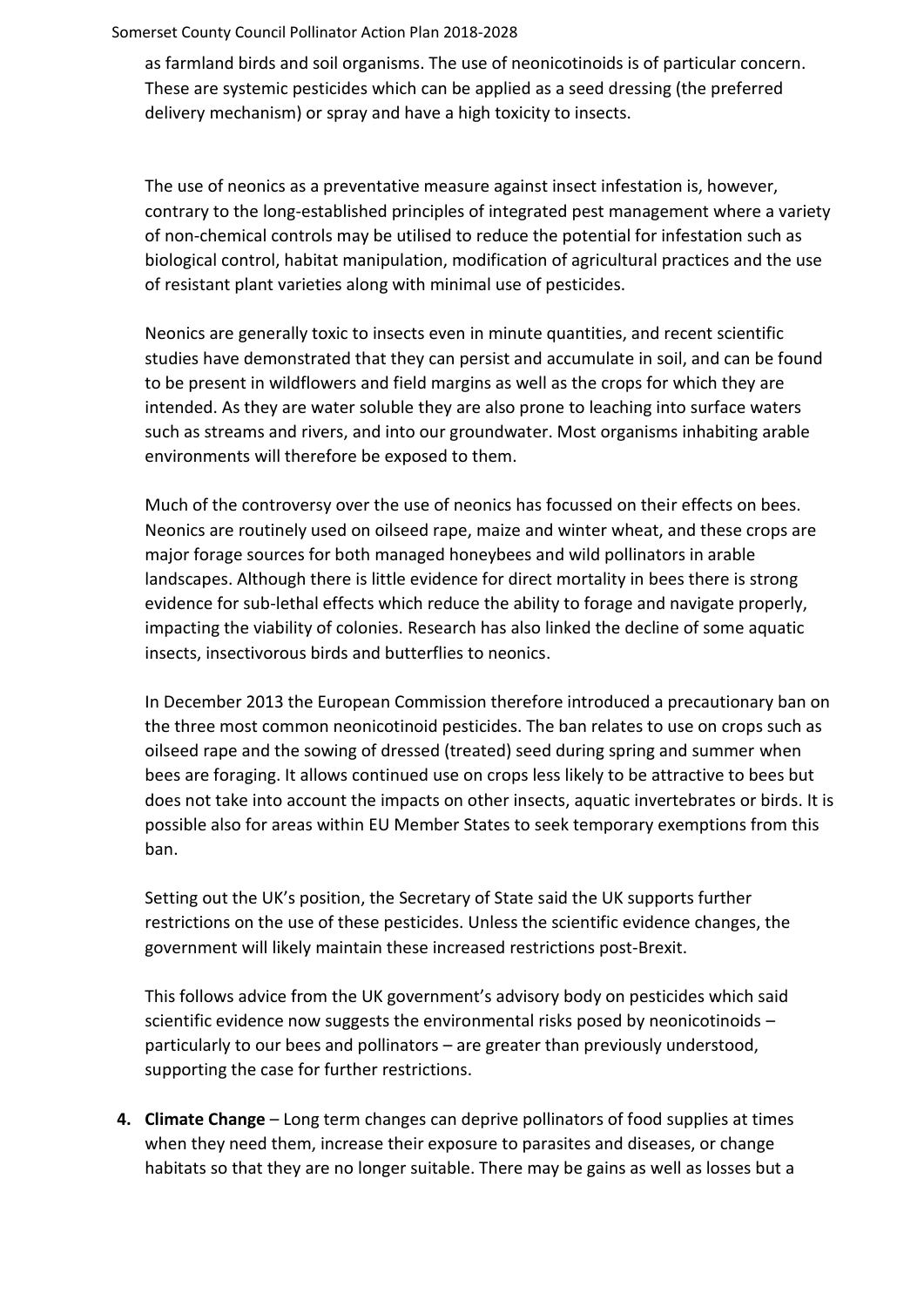resilient network of good pollinator habitat across the area is needed for them to be able to adapt and take advantage of changes.

## **National Pollinator Strategy**

The Government's National Pollinator Strategy (2014) sets out a 10 year plan to help pollinating insects survive and thrive across England. The Strategy outlines actions to support and protect the many pollinating insects which contribute to our food production and the diversity of our environment. It is a shared plan of action which looks to everyone to work together and ensure pollinators' needs are addressed as an integral part of land and habitat management.



#### **The Strategy includes the following outcomes:**

- 1. More, bigger, better, joined-up, diverse and high-quality flower-rich habitats (including nesting places and shelter) supporting our pollinators across the country.
- 2. Healthy bees and other pollinators which are more resilient to climate change and severe weather events.
- 3. No further extinctions of known threatened pollinator species.
- 4. Enhanced awareness across a wide range of businesses, other organisations and the public of the essential needs of pollinators.
- 5. Evidence of actions taken to support pollinators.

In particular the Strategy asks local authorities to take a lead across many of their work areas and duties, including their role in local planning and also as managers of public and amenity spaces, brownfield sites, schools, car parks, roadside verges and roundabouts.

## **Pollinators in Somerset**

The South West is of national importance for bees, due to the unique conditions resulting from a combination of climate and great diversity of habitats. The region is home to nationally rare and threatened species, and for some, the South West supports a national stronghold or the last known population in the UK.

Areas of particular note for our threatened bees are Bodmin Moor, the North Cornish coast and the Lizard Peninsular (Cornwall), The South Devon Coast, Dartmoor and Exmoor (Devon), the Dorset heaths and chalk grasslands, the Forest of Dean and parts of the Severn River valley (Gloucestershire), the Somerset Levels and Mendip Hills (Somerset), and Salisbury Plain (Wiltshire).

In 2013 Buglife's [South West Bees Report](https://www.buglife.org.uk/sites/default/files/South%20west%20bees%20project%20final%20%282%29.pdf) focused on 23 bee species considered to be most at risk in the South West. Twelve of the target species occur in Somerset, but six target species have been lost.

## **Key Principals of the Strategy**

The Somerset County Council Pollinator Action Plan has been developed to raise awareness of the plight of pollinators and to ensure the Council and its local residents, businesses and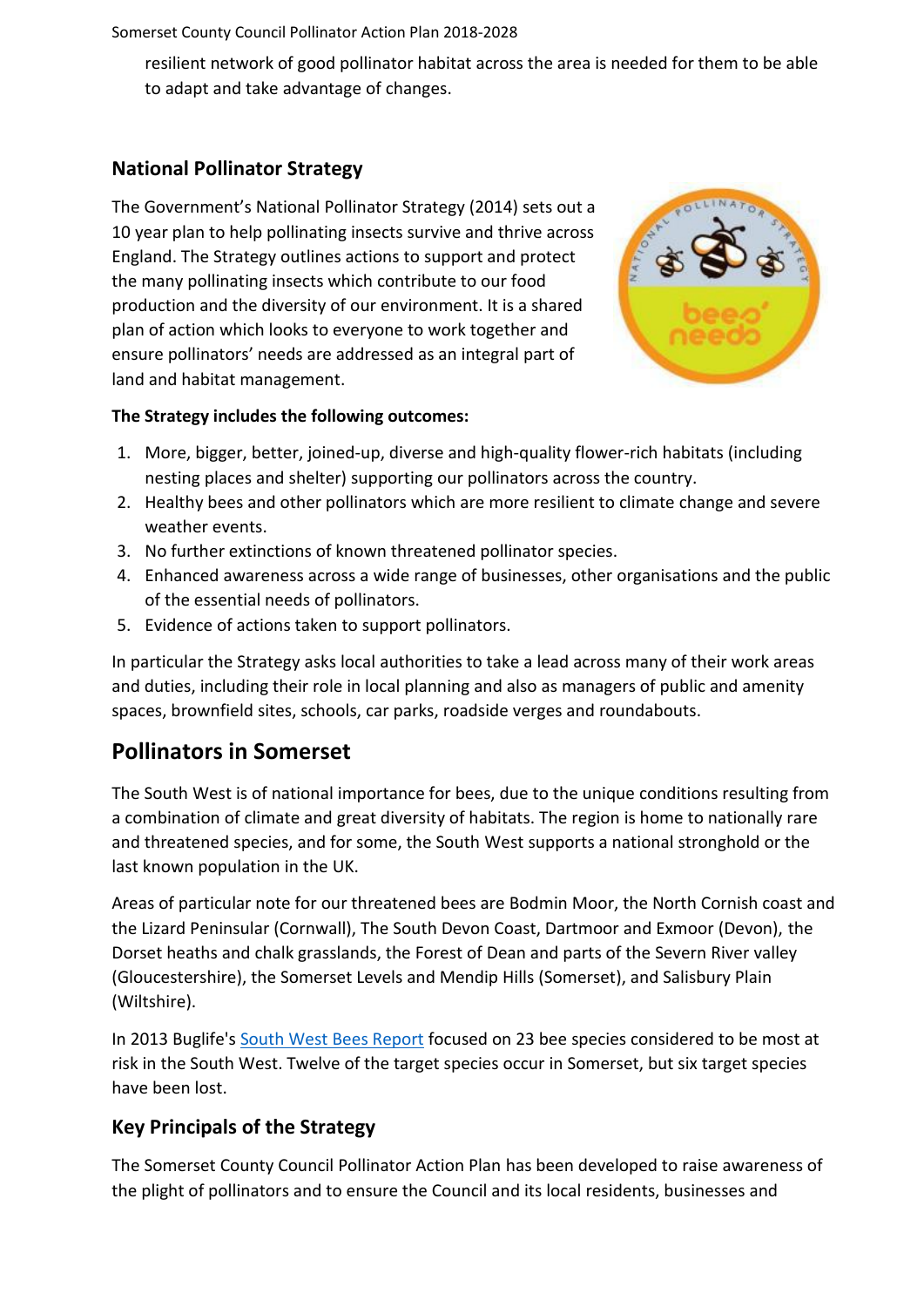landowners are provided with information to help us all protect and increase our pollinator populations. This strategy is designed to ensure the needs of pollinators are enshrined across the breadth of Council work and to increase awareness of pollinators across our local community.

## **Working with partners and partners initiatives**

Where possible the Council will join forces and participate in other local, regional or national pollinator programmes or projects. Such partners include, or are likely to include, Friends of the Earth, Somerset Wildlife Trust, Somerset Environmental Records Centre , Buglife, Plantlife, Bumblebee Conservation Trust, Natural England, Farming and Willdife Advisory Group (FWAG) and Somerset Ditrict and Borough Councils and Exmoor National Park Authority, however further collaboration with the community and other groups can be expected. More joined up collaborative action for pollinators will help ensure a future for these very important species. Key national initiatives include Friends of the Earth's *Bee Cause* campaign to reverse bee decline in the UK, Buglife's *B-Lines* programme which aims to create a network of wildflowerrich areas across the UK and Plantlife's *campaign to protect wildflowers and nature on roadside verges*.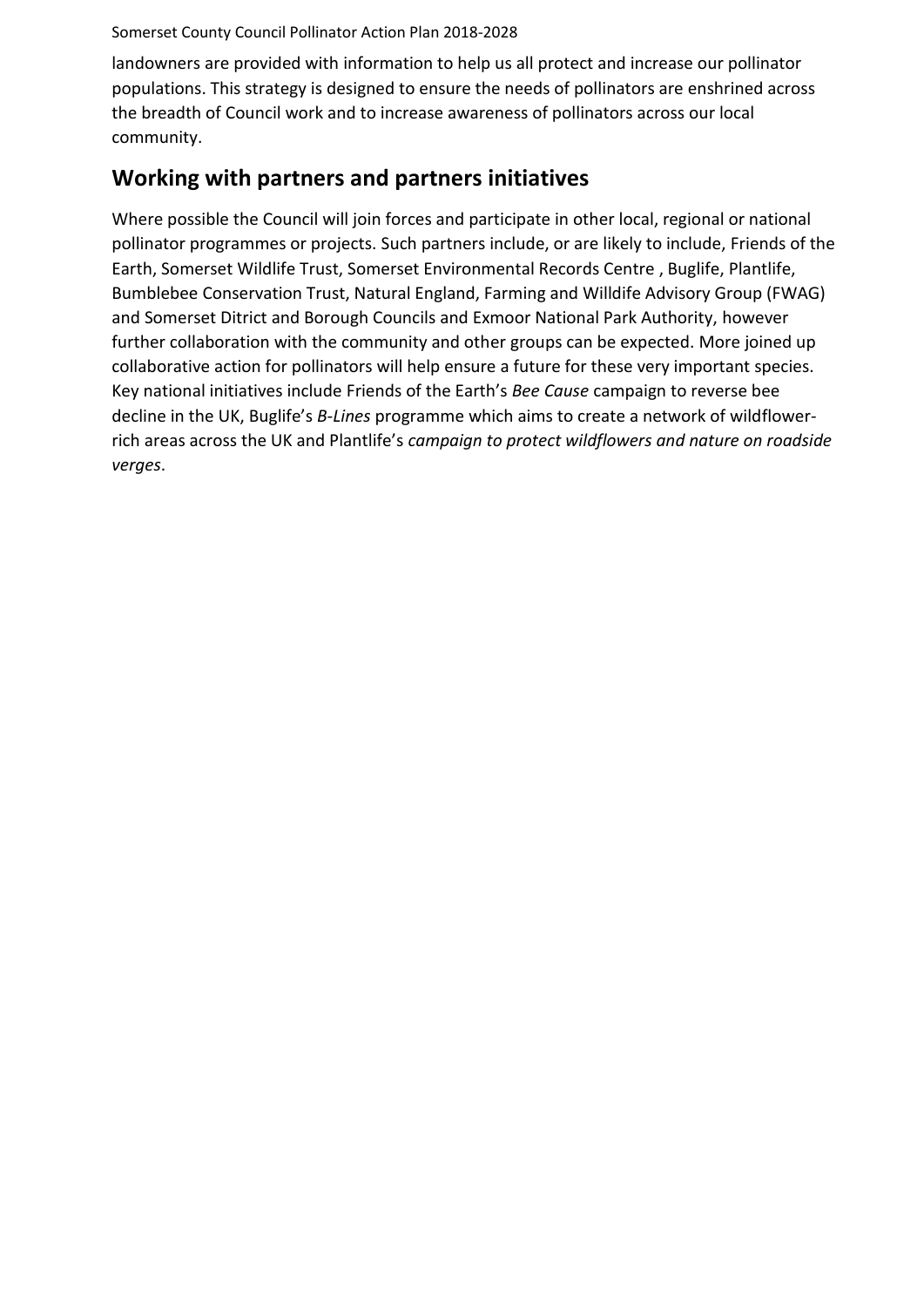## **Somerset County Council Pollinator Action Plan: Objectives and Actions**

| Aim 1: To ensure the needs of pollinators are represented in local plans, policy and guidance. |
|------------------------------------------------------------------------------------------------|
|------------------------------------------------------------------------------------------------|

|     | Objective                                                                                                                       | <b>Specific Action</b>                                                                                                                                                                                                                                                                                                                                                                                                                                                                                                                                                                 |
|-----|---------------------------------------------------------------------------------------------------------------------------------|----------------------------------------------------------------------------------------------------------------------------------------------------------------------------------------------------------------------------------------------------------------------------------------------------------------------------------------------------------------------------------------------------------------------------------------------------------------------------------------------------------------------------------------------------------------------------------------|
| 1.1 | Increase the protection<br>afforded to pollinator<br>habitats and the species<br>they support by ensuring                       | Review existing surveys, biodiversity mapping and<br>ecological networks to identify key pollinator habitats<br>present throughout Somerset.                                                                                                                                                                                                                                                                                                                                                                                                                                           |
|     | appropriate recognition in<br>local plans and policies                                                                          | Investigate and analyse pollinator habitat data, and if<br>deemed robust, create a specific Pollinator Ecological<br>Network.                                                                                                                                                                                                                                                                                                                                                                                                                                                          |
|     |                                                                                                                                 | Take forward a review, and where required revise current<br>polices to take account of the needs of pollinators.                                                                                                                                                                                                                                                                                                                                                                                                                                                                       |
|     |                                                                                                                                 | Alterations to the Environmental Maintenance Information<br>Sheet 2017 will address the management of hedges and<br>banks. As the majority of hedges and banks are privately<br>owned, land owners will be advised to trim hedges and<br>banks bordering roads once every three years where the<br>practise is deemed appropriate for road user health and<br>safety and appropriate to highways regulations (See:<br>http://Somerset<br>www.cfeonline.org.uk/managinghedges_online/and<br>https://beefriendlymonmouthshire.files.wordpress.com/2017/05<br>/bfmhedgerow-manifesto.pdf) |
| 1.2 | Increase the profile of<br>habitats of value to<br>pollinators in biodiversity<br>asset, green infrastructure<br>and other maps | Survey habitats, including brownfield, parks, verges etc. to<br>assess their importance for pollinators.<br>Encourage and support longer term monitoring programme<br>and involve local volunteers, helps raise awareness as a well<br>as gather data if done well<br>Promote volunteer delivery of surveys through:<br><b>UK Pollinator Monitoring Scheme</b><br>https://www.ceh.ac.uk/our-<br>science/projects/pollinator-monitoring<br>BeeWalk http://www.beewalk.org.uk/,<br>Butterfly transects http://www.ukbms.org/<br>Moth recording http://www.mothscount.org/                |
|     |                                                                                                                                 | Review and revise biodiversity asset maps to recognise<br>importance of pollinator habitats.                                                                                                                                                                                                                                                                                                                                                                                                                                                                                           |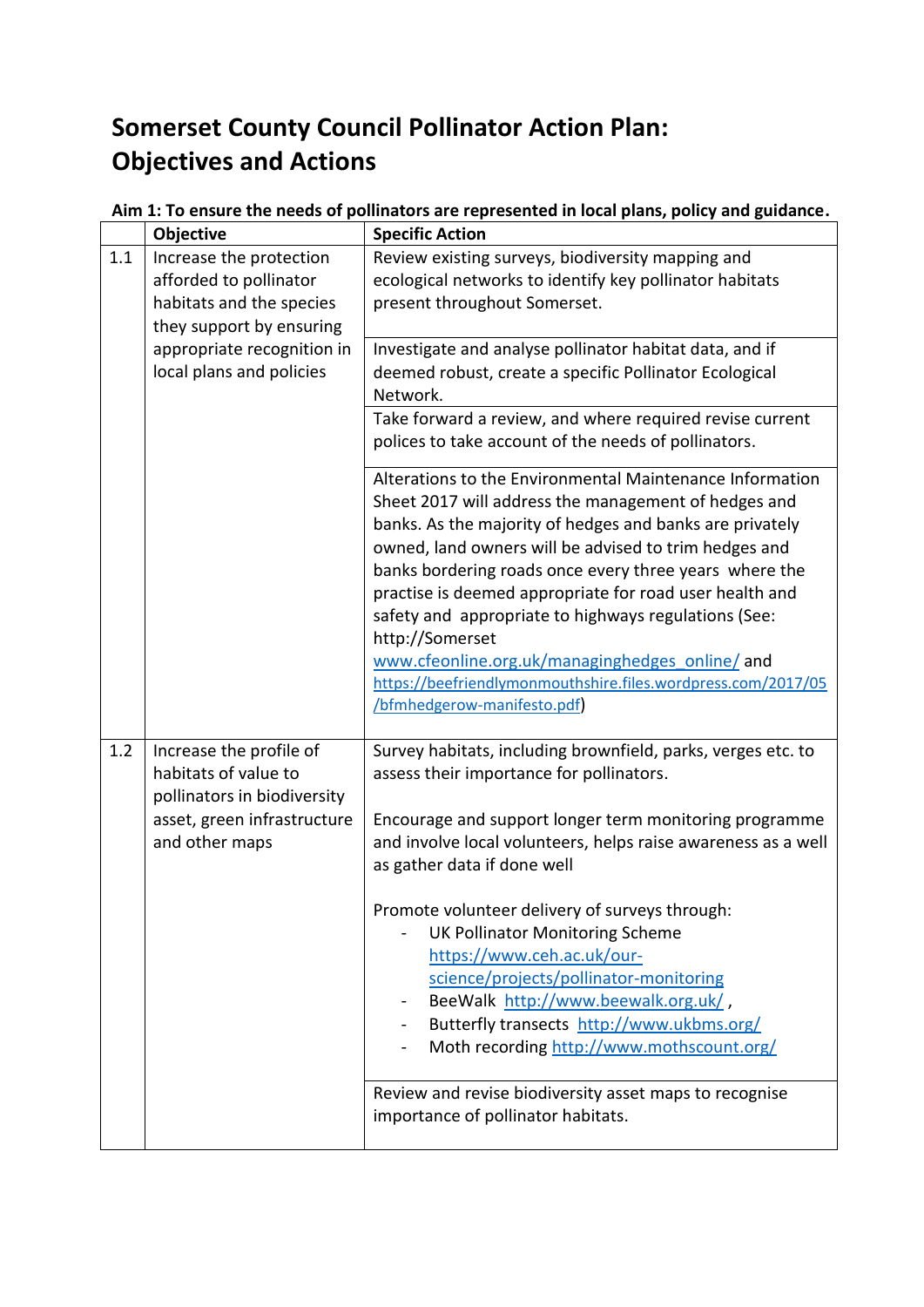|     |                                                                                                          | After the completion of task 5.1, pollinator rich sites will be<br>identified and promoted online as a feature of interest with<br>information on the site, pollinators present and the best<br>times to visit.                                                                                 |
|-----|----------------------------------------------------------------------------------------------------------|-------------------------------------------------------------------------------------------------------------------------------------------------------------------------------------------------------------------------------------------------------------------------------------------------|
| 1.3 | Recognise and capitalise<br>on opportunities to create<br>pollinator friendly habitats<br>as part of new | Raise awareness of and promote the creation of pollinator<br>friendly features with developers throughout Somerset.                                                                                                                                                                             |
|     | development                                                                                              | Use Section 106 agreements and conditions, where<br>appropriate, to ensure greenspaces in new developments<br>are made pollinator friendly.                                                                                                                                                     |
|     |                                                                                                          | Assess and promote the benefits to pollinators from<br>retaining and maintaining brownfield sites.<br>Where appropriate retain and designing favourable<br>brownfield features within new development.<br>https://www.buglife.org.uk/brownfield-hub                                             |
|     |                                                                                                          | Somerset Ecology Services (Somerset County Council's<br>Ecological consultancy traded service) will, where<br>appropriate, provide recommendations to external clients<br>and internal departments for a pollinator action plan as part<br>of ecological consultations.                         |
|     |                                                                                                          | Advising conditions, where appropriate, for Landscape and<br>Ecological Management Plans (LEMPs) during planning<br>consultations that encourage and support pollinators within<br>new development and 'local pollinator action plans' within<br>large residential and industrial developments. |

## **Aim 2: Protect, increase and enhance the amount of pollinator habitat in Somerset to prevent extinctions and improve the status of any locally threatened species.**

|     | Objective                                                              | <b>Specific Action</b>                                                                                                                                                          |
|-----|------------------------------------------------------------------------|---------------------------------------------------------------------------------------------------------------------------------------------------------------------------------|
| 2.1 | Increase the value of Local<br>Wildlife Sites for<br>pollinators       | Ensure the needs of pollinators are taken into account in<br>the management of all Local Nature Reserves and Local<br>Wildlife Sites which are owned or managed by the Council. |
|     |                                                                        | Provide information on the needs of pollinators to other<br>owners / managers of Local Wildlife Sites                                                                           |
| 2.2 | Increase the value of parks<br>and other greenspace for<br>pollinators | Reduce grass cutting by 25% on council owned green<br>spaces.                                                                                                                   |
|     |                                                                        | The key point with grass cutting regimes, whether on verges<br>or in parks, is the reduction of fertility by removing the<br>clippings.                                         |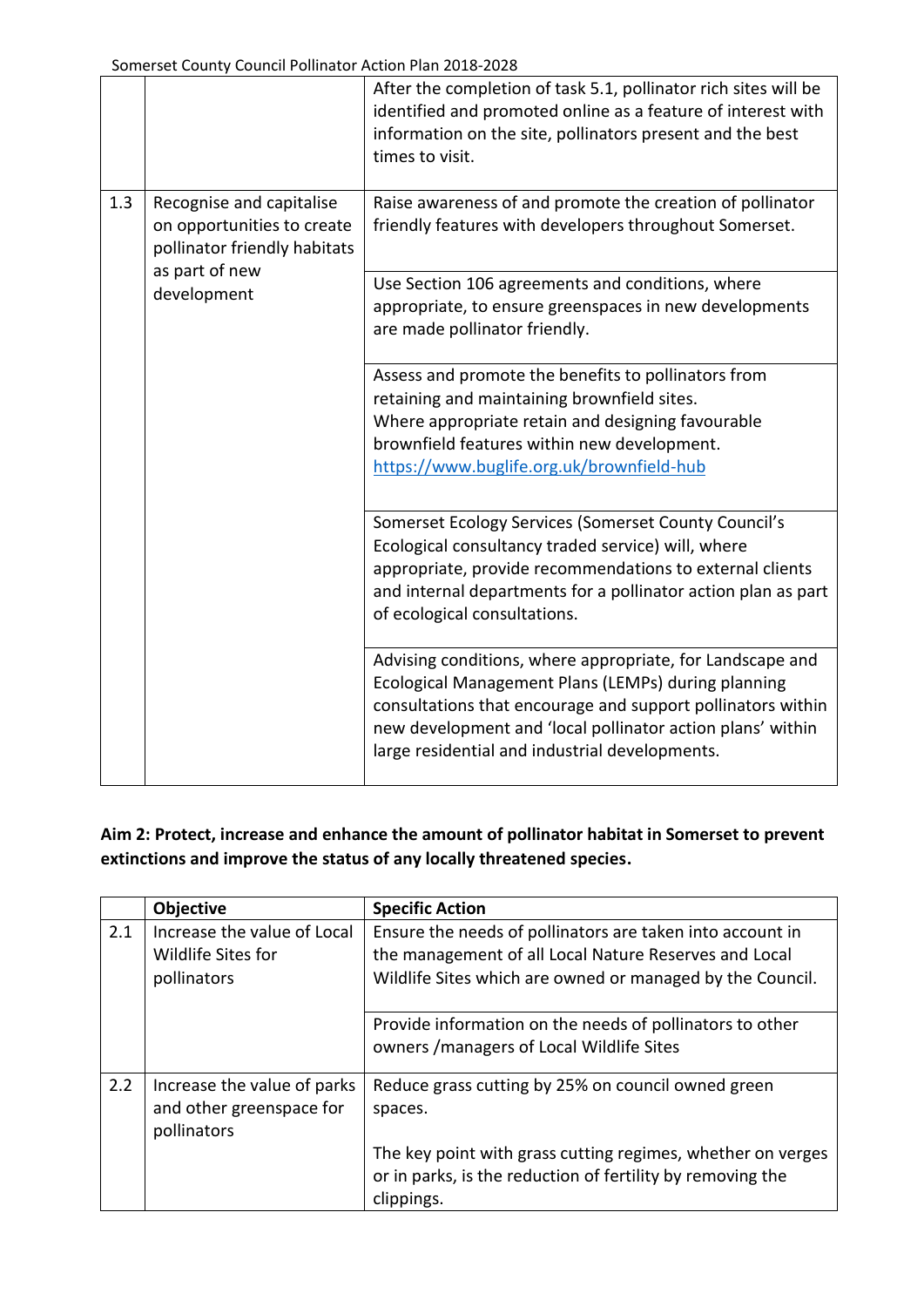|     |                                                                         | Where feasible spread the seed of pollen and nectar-rich<br>native wildflowers                                                                                                                                                                                                                                                                                                                                                                                               |
|-----|-------------------------------------------------------------------------|------------------------------------------------------------------------------------------------------------------------------------------------------------------------------------------------------------------------------------------------------------------------------------------------------------------------------------------------------------------------------------------------------------------------------------------------------------------------------|
|     |                                                                         | Provide an update to the Somerset Garden and Urban<br>Greenspace action plan to increase native floral biodiversity<br>in Urban Greenspaces, and to list pollinators as part of the<br>'Plan species and habitats'.                                                                                                                                                                                                                                                          |
|     |                                                                         | In the "local status" section of the Somerset Garden and<br>Urban Greenspace action plan, target amenity sites, parks<br>and open green space in Districts, Boroughs and Exmoor<br>National Park, making site managers aware of the benefits<br>of managing land in a pollinator friendly way. Inform them<br>of the 'Bees Needs' and verges plan to assess whether such<br>management plans would be applicable to these sites.<br>http://www.wildlifetrusts.org/bees-needs |
|     |                                                                         | Identify and designate areas of parkland where recreational<br>or amenity value would not be compromised, to have a<br>carefully designed reduced cutting regime in order to<br>increase pollinator friendly plants whilst reducing<br>management costs.                                                                                                                                                                                                                     |
|     |                                                                         | Investigate funding for the planting of pollinator friendly<br>plugs, seeds and trees that increase availability of nectar<br>and pollen sources.                                                                                                                                                                                                                                                                                                                            |
|     |                                                                         | In designated pollinator areas within parks, urban gardens<br>and green spaces, including RoWs, road verges and<br>roundabouts, encourage park managers to leave stacked<br>untreated wood to provide nesting sites for pollinators and<br>other invertebrates.                                                                                                                                                                                                              |
|     |                                                                         | Work with local communities to develop a balanced<br>approach to park management to support a range of uses<br>and wildlife benefits.                                                                                                                                                                                                                                                                                                                                        |
| 2.3 | Reduce the impact of<br>pesticides on pollinators<br>and other wildlife | Review use of pesticides by the Council and aim to reduce<br>where practical and where alternative methods are<br>available.                                                                                                                                                                                                                                                                                                                                                 |
|     |                                                                         | Cease use of neonicotinoids including seed dressings, plants<br>and turf on all council owned land.                                                                                                                                                                                                                                                                                                                                                                          |
|     |                                                                         | Provide information on the effects of neonicotinoids on<br>pollinator species and offer information about Integrated<br>Pest Management (IPM) to landowners and farmers.<br>(https://friendsoftheearth.uk/sites/default/files/downloads<br>/farming-without-neonicotinoids-100611.pdf)                                                                                                                                                                                       |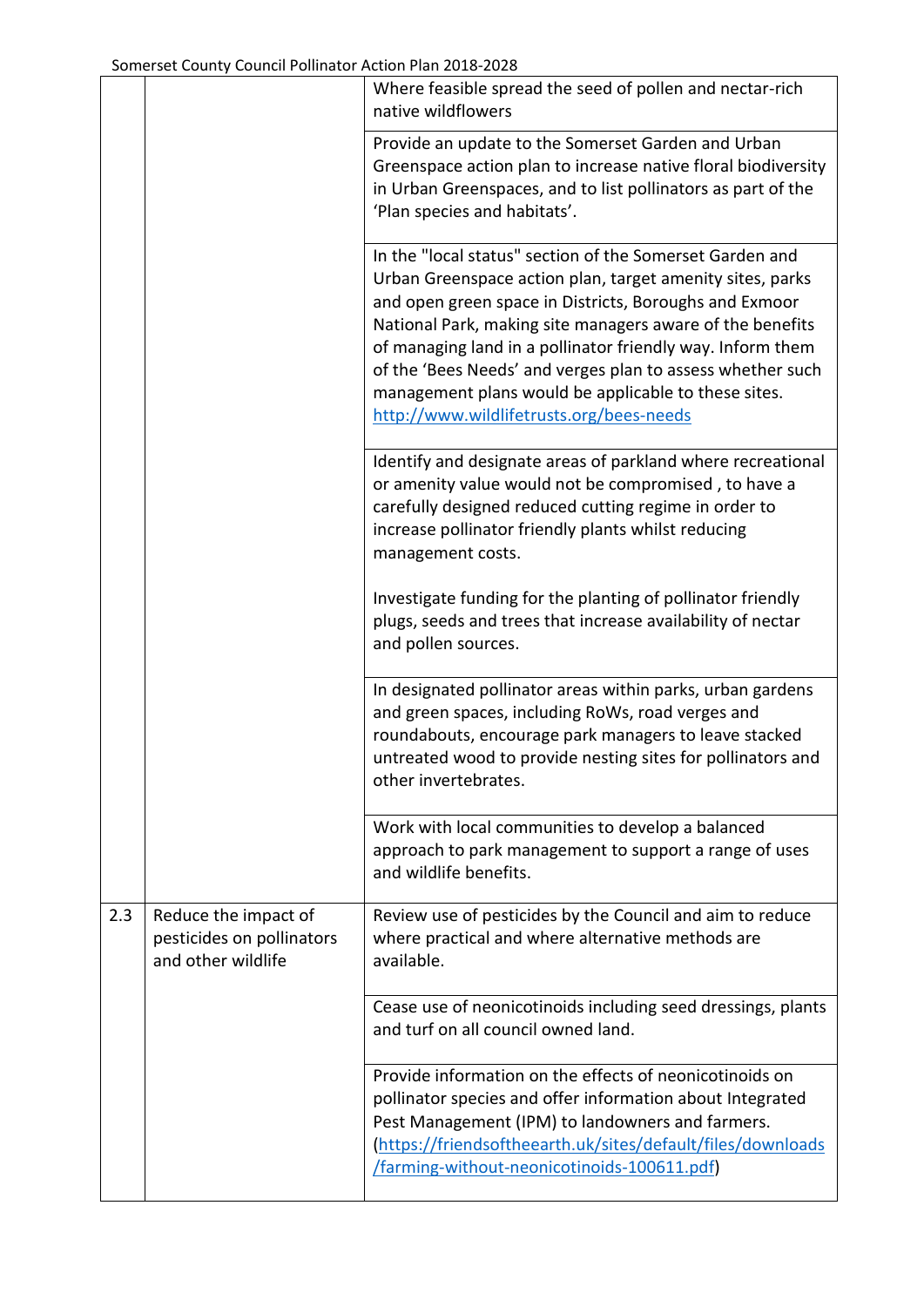| While three of the neonics are banned, there are four that<br>are not, two of which are readily available at garden centres<br>or online. Thiacloprid (in Bayer's Provado Ultimate Bug<br>Killer range, Multirose Bug Killer and Baby Bio House Plant<br>Insecticide) and acetamiprid (in Scott's Bug Clear and Rose<br>Clear). By making the public aware of the effects of these<br>chemicals, consumers can then make a conscious decision<br>whether to use these chemicals in their gardens or not.<br>Educate the public on these choices through social media |
|----------------------------------------------------------------------------------------------------------------------------------------------------------------------------------------------------------------------------------------------------------------------------------------------------------------------------------------------------------------------------------------------------------------------------------------------------------------------------------------------------------------------------------------------------------------------|
| Promote the use of the Bee Connected website to allow<br>beekeepers to reduce the impact of sprayed insecticides<br>near their hives. (https://beeconnected.org.uk/)                                                                                                                                                                                                                                                                                                                                                                                                 |

## **Aim 3: Increase awareness of pollinators and their habitat needs across local residents, businesses and other landowners**

|     | Objective                                                                 | <b>Specific Action</b>                                                                                                                                                                                                                                                                                                                                                                                                                                                                     |
|-----|---------------------------------------------------------------------------|--------------------------------------------------------------------------------------------------------------------------------------------------------------------------------------------------------------------------------------------------------------------------------------------------------------------------------------------------------------------------------------------------------------------------------------------------------------------------------------------|
| 3.1 | Increase awareness of<br>pollinators in the local<br>community and within | Provide information on pollinator friendly gardening<br>activities to local residents and businesses.                                                                                                                                                                                                                                                                                                                                                                                      |
|     | local businesses                                                          | Advise the creation of pollinator friendly flower beds in<br>district and borough country parks, schools, council<br>property grounds and along Rights of Way and pollinator<br>interpretation panels.                                                                                                                                                                                                                                                                                     |
|     |                                                                           | Promote pollinators to local business forums and individual<br>businesses as a way to help biodiversity and improve the<br>local environment.                                                                                                                                                                                                                                                                                                                                              |
|     |                                                                           | Promote pollinators and advise on suitable management<br>regimes to 'Friends' groups and other community based<br>groups who manage their local green spaces.                                                                                                                                                                                                                                                                                                                              |
|     |                                                                           | Encourage the setting up of a twinning scheme between<br>community green space management groups with local<br>landowners / farmers who may have access to machinery<br>and skills to create wildflower areas on green space and cut<br>for hay<br>The twinning scheme could be extended to also link<br>interested groups, schools, businesses to access further<br>expertise to advise on wildflower and other planting<br>options and management and link seed sources to seed<br>sinks |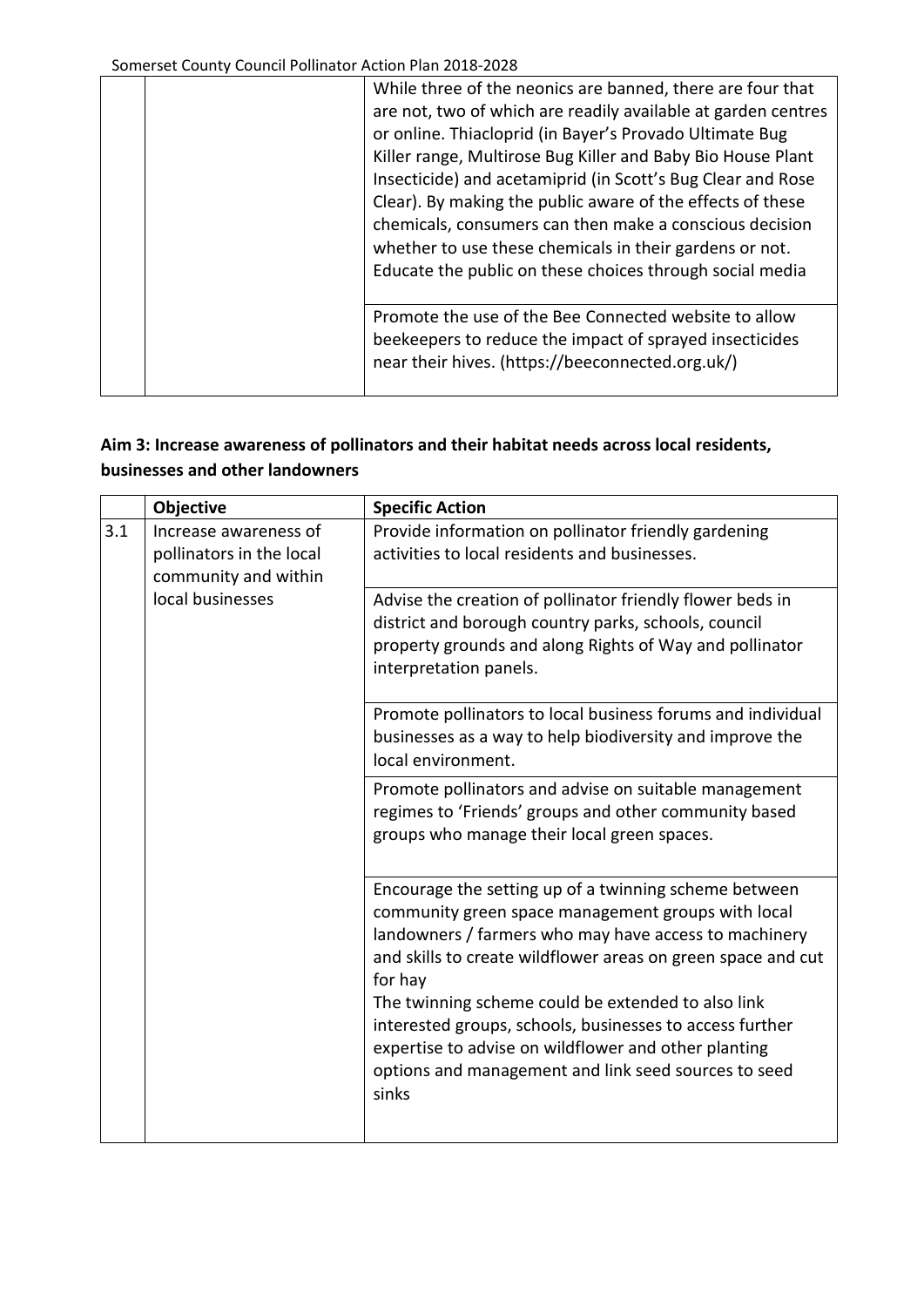|     |                                                                       | Provision of a platform (5.1 & 5.2) to view data on<br>pollinator status and abundance in the area with regular<br>updates, for example a Facebook group, see Get Bristol<br>Buzzing Facebook Group and listed websites. This may allow<br>for an informal discussion about what can be done on a<br>small scale to help pollinators in gardens and other urban<br>spaces (http://www.avonwildlifetrust.org.uk/my-wild-<br>city/get-bristol-buzzing/greater-bristol-pollinator-strategy) |
|-----|-----------------------------------------------------------------------|------------------------------------------------------------------------------------------------------------------------------------------------------------------------------------------------------------------------------------------------------------------------------------------------------------------------------------------------------------------------------------------------------------------------------------------------------------------------------------------|
|     |                                                                       | Design and promote an interactive online platform to allow<br>community members and business to feel involved in the<br>movement to conserve pollinators and let us know what<br>they are doing to help. See:<br>(http://www.avonwildlifetrust.org.uk/mywildcityinteractive<br>$\mathbf{map}$                                                                                                                                                                                            |
| 3.2 | Increase the number of<br>young people who<br>understand the value of | Encourage local schools to develop wildflower areas and<br>other pollinator friendly plants and trees in school grounds.                                                                                                                                                                                                                                                                                                                                                                 |
|     | their local pollinators                                               | Develop a pollinator award or certificate for schools,<br>accredited by SCC, FoE and SWT.                                                                                                                                                                                                                                                                                                                                                                                                |
|     |                                                                       | As part of 5.1, outreach to local primary schools, colleges<br>their associated biology/conservation clubs and groups to<br>take part in the monitoring of pollinators either on campus<br>or a site of choice, such as gardens (widening the reach of<br>the survey), to then submit data.                                                                                                                                                                                              |
|     |                                                                       | Provision of age appropriate recording and identifying<br>materials to then be passed on to us from the group<br>leaders/teachers.                                                                                                                                                                                                                                                                                                                                                       |
|     |                                                                       | Continue to push the social media platform for pollinator<br>discussion by making the content appealing to all ages,<br>including young people.                                                                                                                                                                                                                                                                                                                                          |
|     |                                                                       | Arrange experts to run sessions in schools to get young<br>people interested in pollinators and their habitats.                                                                                                                                                                                                                                                                                                                                                                          |
|     |                                                                       | Contacting local schools Design and Technology<br>departments and offering information about the<br>importance of housing solitary bees and suitable design<br>templates for 'Bee Hotels', in the hope that the staff will<br>incorporate the making of Bee Hotels into the syllabus, to<br>either be distributed about the school or taken home to<br>gardens.                                                                                                                          |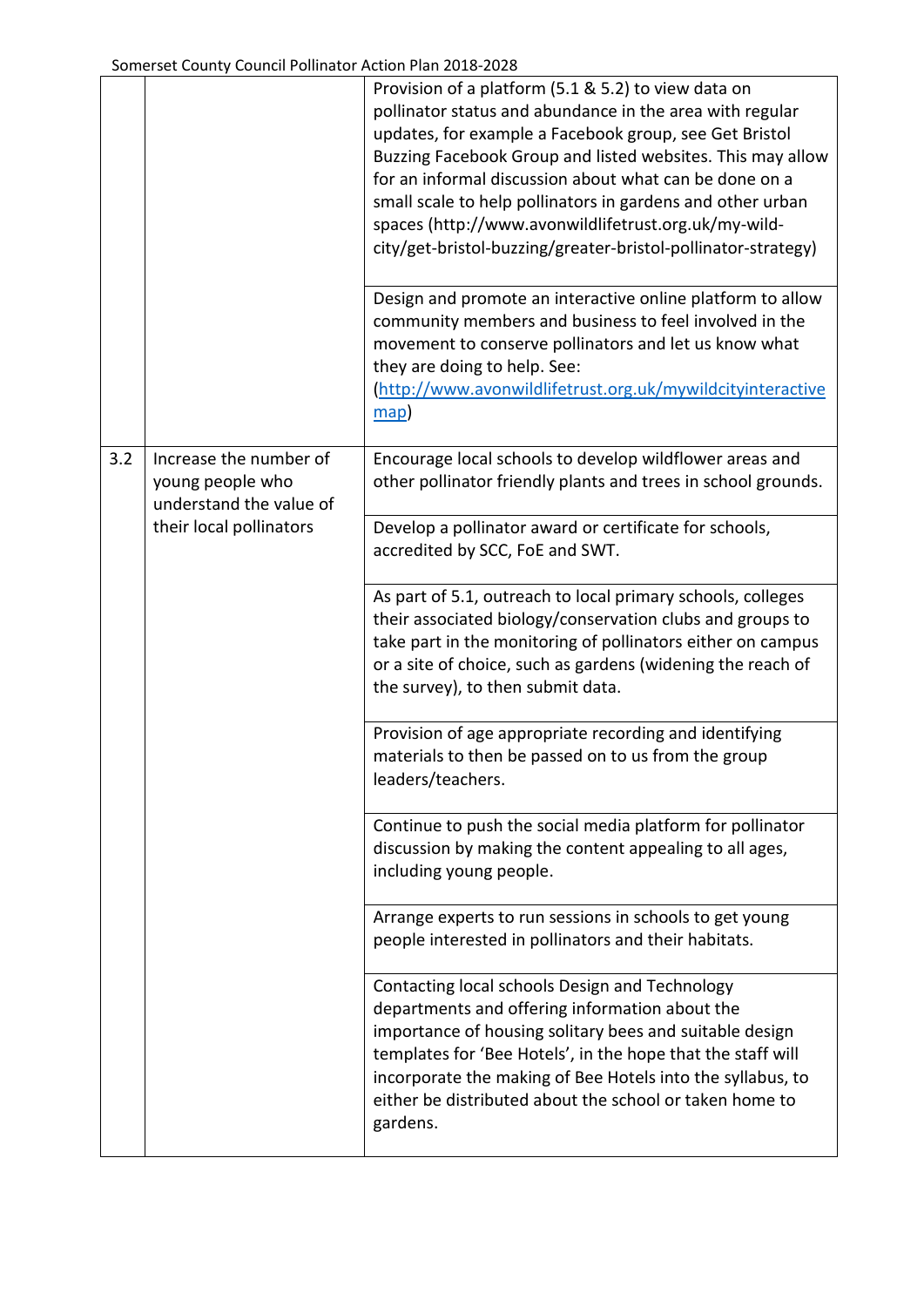## **Aim 4: To increase the contribution to pollinator conservation of all land under the ownership of, or managed by the Council**

|     | Objective                                       | <b>Specific Action</b>                                                                                                |
|-----|-------------------------------------------------|-----------------------------------------------------------------------------------------------------------------------|
| 4.1 | Make council owned land                         | Highways: Somerset County Council will seek, where                                                                    |
|     | and buildings more                              | appropriate, to increase the ecological value of its verges to                                                        |
|     | pollinator friendly                             | pollinators by encouraging the growth of wildflowers,                                                                 |
|     |                                                 | continuing to reduce cutting frequency and ensure clearing                                                            |
|     |                                                 | away of cuttings.                                                                                                     |
|     |                                                 | Review the Highways Environmental Maintenance                                                                         |
|     |                                                 | Information Sheet - 2017: establish re-seeding areas with                                                             |
|     |                                                 | wildflowers, with appropriate cutting dates inserted into                                                             |
|     |                                                 | the "grass cutting programme" table, from mid-July to late                                                            |
|     |                                                 | September.                                                                                                            |
|     |                                                 | Verges allocated for specific cutting to be registered as a                                                           |
|     |                                                 | 'Special Road Verge'.                                                                                                 |
|     |                                                 | Carry out operational reviews of increases on road verges                                                             |
|     |                                                 | requiring specific cutting regime, with recommendations for                                                           |
|     |                                                 | improvements to service implemented where evidence                                                                    |
|     |                                                 | suggests better ways of working.                                                                                      |
|     |                                                 |                                                                                                                       |
|     |                                                 | Continue the existing practice of cutting verges within one                                                           |
|     |                                                 | metre of the carriageway currently in place for a number of                                                           |
|     |                                                 | locations throughout the county.                                                                                      |
|     |                                                 |                                                                                                                       |
|     |                                                 | Trial the use of grass verge arisings within anaerobic bio-                                                           |
|     |                                                 | digesters to provide bio-fuels to be sold as additional                                                               |
|     |                                                 | income generation.                                                                                                    |
|     |                                                 |                                                                                                                       |
|     |                                                 | Improve the value of Council property and office green<br>spaces to pollinator species by taking action in accordance |
|     |                                                 | to the 'Bee's Needs' advice when managing green spaces.                                                               |
|     |                                                 |                                                                                                                       |
|     |                                                 | Installing 'Bee Hotels' within council property and office                                                            |
|     |                                                 | green spaces and maintaining them to provide nesting sites                                                            |
|     |                                                 | for bees.                                                                                                             |
|     |                                                 |                                                                                                                       |
|     |                                                 | Promote the installation of green roofs and or pollinator                                                             |
|     |                                                 | nesting features to be installed on new Council buildings                                                             |
|     |                                                 | and publicise this work as good practice.                                                                             |
|     |                                                 |                                                                                                                       |
| 4.2 | Implement the UK                                | Educate tenants on the risks to wildlife when using                                                                   |
|     | Government's ban on the                         | neonicotinoids and other pollinator harming pesticides for                                                            |
|     | outdoor use of three<br>neonicotinoids -        | pest control and better promote the use of integrated pest                                                            |
|     |                                                 | control, to reduce the need for harmful pesticides on<br>Council land.                                                |
|     | Clothianidin, Imidacloprid<br>and Thiamethoxam. | Where there is power to do so, the Council will prohibit the                                                          |
|     |                                                 | use of the neonicotinoid and other pollinator harming                                                                 |
|     |                                                 | pesticides that have been linked to the decline in pollinators                                                        |
|     |                                                 |                                                                                                                       |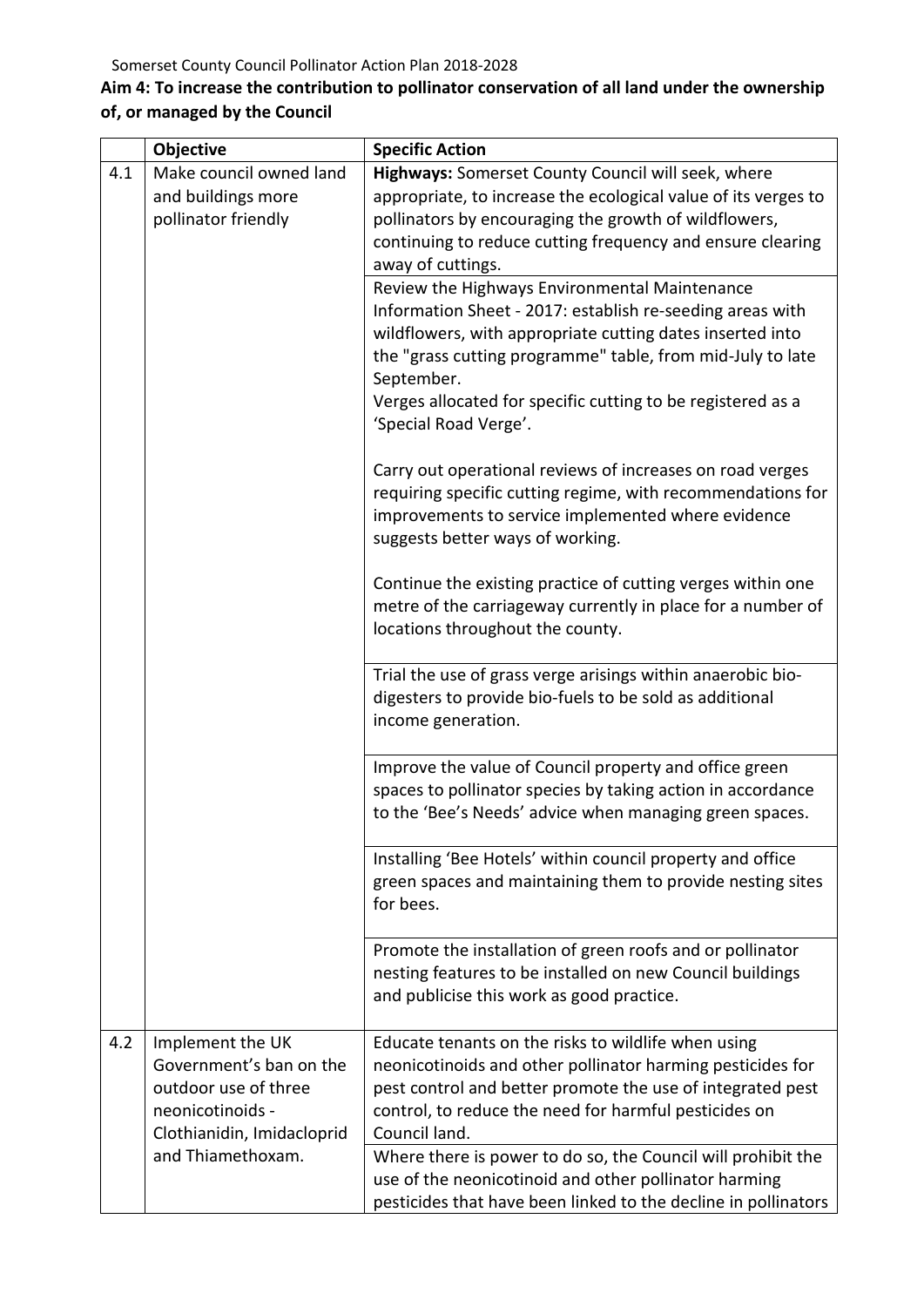|     |                                                                                               | on Council land                                                                                                                                                                                                                           |
|-----|-----------------------------------------------------------------------------------------------|-------------------------------------------------------------------------------------------------------------------------------------------------------------------------------------------------------------------------------------------|
| 4.3 | Increase the area of<br>pollinator habitats on local<br>greenspace managed by<br>local groups | Encourage the planting of flower species and management<br>of habitats of benefit to pollinator species in public green<br>spaces. (See:<br>https://www.plantlife.org.uk/application/files/4614/8232/2<br>916/Road verge guide 17 6.pdf). |

## **Aim 5: To improve our knowledge and understanding of pollinators in our local area**

|     | Objective                                                                  | <b>Specific Action</b>                                                                                                                                                                                                                                                                                                                                                         |
|-----|----------------------------------------------------------------------------|--------------------------------------------------------------------------------------------------------------------------------------------------------------------------------------------------------------------------------------------------------------------------------------------------------------------------------------------------------------------------------|
| 5.1 | Establish effective<br>monitoring of work being<br>carried out in our area | Create a platform for the collation and access of pollinator<br>distribution abundance data across Somerset either as a<br>bespoke website or through a partner like the Somerset<br>Wildlife Trust or the Somerset Environmental Records<br>Centre (SERC).                                                                                                                    |
|     |                                                                            | Alternatively offer greater support and promotion to the<br>data recording done by SERC, the Great British Bee Count<br>and its volunteers with regards to pollinator populations.                                                                                                                                                                                             |
|     |                                                                            | Contact local groups of interest and offer the opportunity to<br>take part in county wide surveys of pollinator species and<br>engage members of the public to take part in the Great<br>British Bee Count (https://friendsoftheearth.uk/bee-count)<br>and the National Pollinator Monitoring Scheme<br>(https://www.ceh.ac.uk/our-science/projects/pollinator-<br>monitoring) |
|     |                                                                            | Promote user friendly resources for the identification of<br>pollinator species.                                                                                                                                                                                                                                                                                               |
|     |                                                                            | Encourage staff and contractors to feed back on<br>actions they take for pollinators and provide an award for<br>best practice.                                                                                                                                                                                                                                                |
|     |                                                                            | Carry out a brief review of achievements annually and<br>publicise success to local communities                                                                                                                                                                                                                                                                                |
|     |                                                                            | This will include an assessment of the effectiveness of any<br>action taken in the previous year to support Somerset's<br>pollinator populations.                                                                                                                                                                                                                              |
| 5.2 | Increase information on<br>the status of pollinators                       | Encourage local people to support national pollinator<br>monitoring schemes.                                                                                                                                                                                                                                                                                                   |